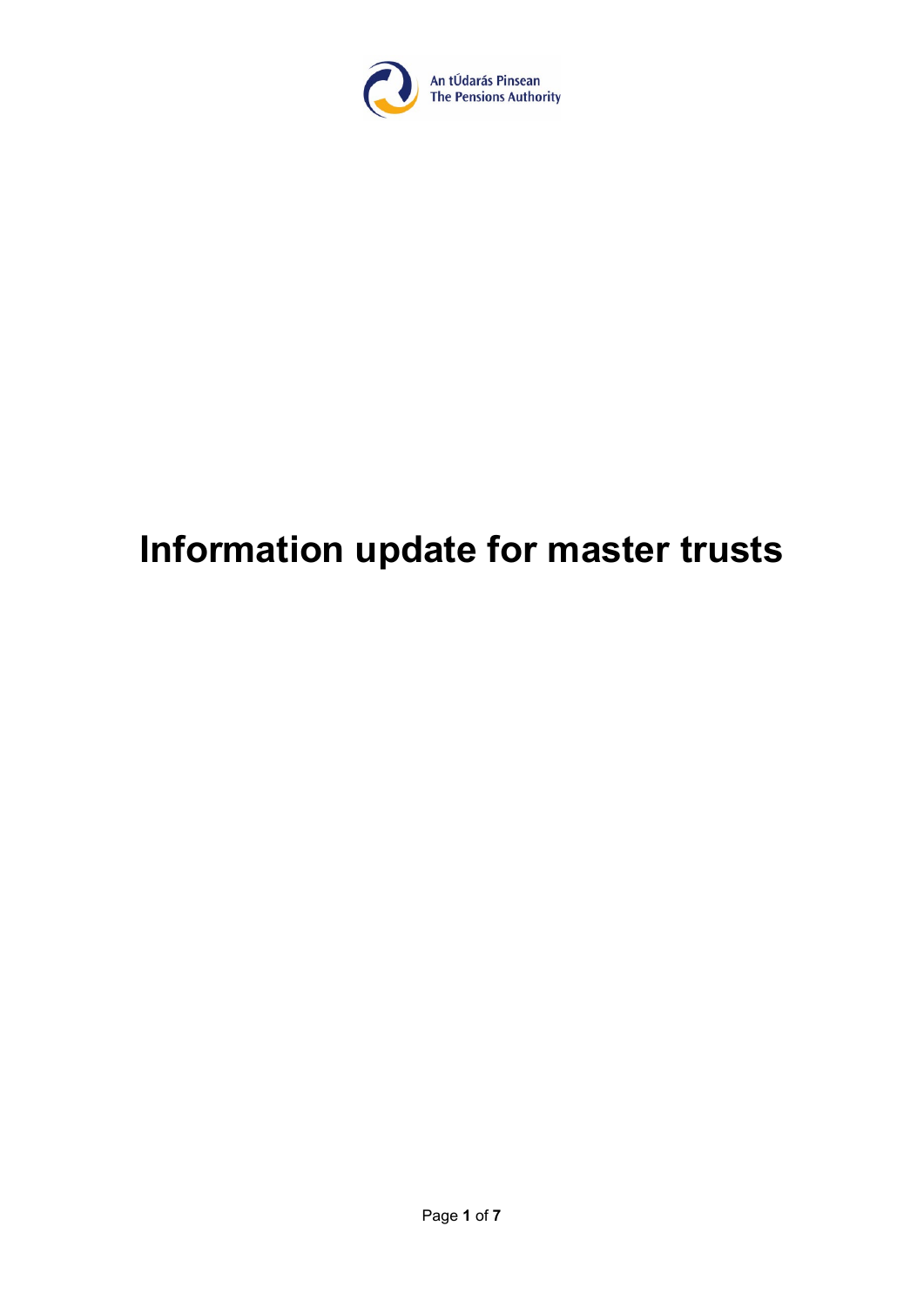

# **Table of contents**

| А.       |                                                                                                                                                                                  |
|----------|----------------------------------------------------------------------------------------------------------------------------------------------------------------------------------|
| 1.       | Can the trustee DAC operate as a trustee to multiple master trusts? 3                                                                                                            |
| 2.       | Can a director of the trustee DAC act as a director of multiple master trusts? 3                                                                                                 |
| 3.       | What are the criteria to qualify as an independent director of a trustee DAC? 4                                                                                                  |
| 4.       | Can consultancy experience be taken into account for the purposes of meeting                                                                                                     |
| 5.       | Are there alternative qualifications that meet the qualification criteria aside from                                                                                             |
| В.<br>6. | Can the requirement for capitalisation be waived if the master trust has the backing                                                                                             |
| 7.       | Can projected income be offset against the reserve requirement?5                                                                                                                 |
| 8.       | If the master trust founder is already required to hold capital by the Central Bank<br>or another financial services regulator, is there still a need for the master trust to be |
| 9.       |                                                                                                                                                                                  |
| С.       |                                                                                                                                                                                  |
|          | 10. What is the trustee's role in relation to the master trust continuity plan?  5                                                                                               |
|          | 11. Does the Authority intend to approve master trust continuity plans before 1 July                                                                                             |
|          |                                                                                                                                                                                  |
|          | 12. Can the notice period in relation to an increase in charges be waived in certain                                                                                             |
| Е.       | 13. What role should the trustee have in approving the marketing material for the                                                                                                |
| F.,      |                                                                                                                                                                                  |
|          | 14. How should the trustee notify the Authority of events such as breaches to capital<br>requirements, wind-up decisions and changes in control of the trustee DAC? 6            |
|          | 15. Where a key function holder is appointed from within the founder organisation, is                                                                                            |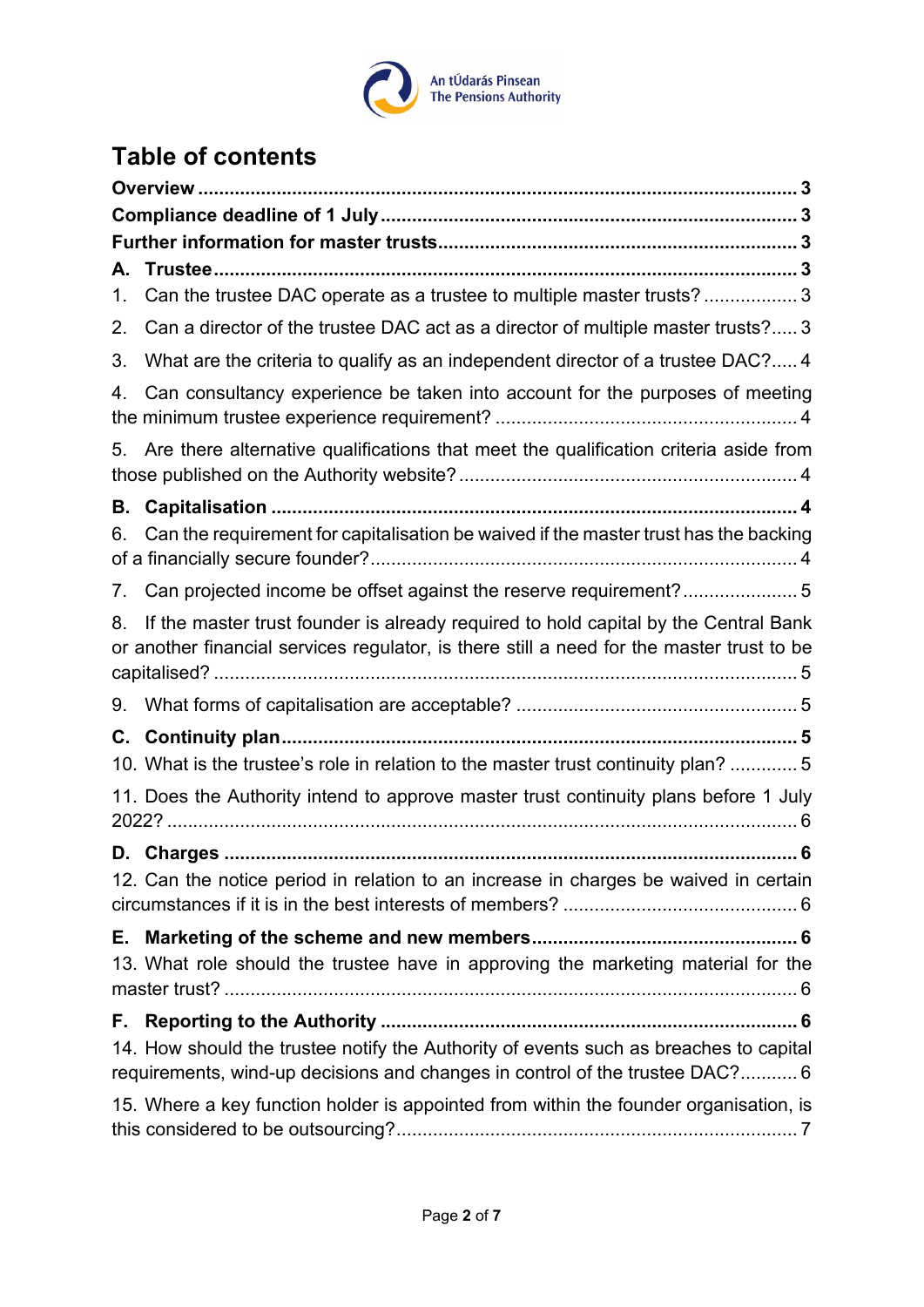

# <span id="page-2-0"></span>**Overview**

This update provides information for master trusts in relation to the impending 1 July compliance deadline. It also provides further information for master trusts arising from questions posed to the Pensions Authority (the Authority) by trustees, founders and service providers of master trusts over the last 12 months.

# <span id="page-2-1"></span>**Compliance deadline of 1 July**

The Authority has previously advised it expects all master trusts to be compliant with the new provisions of the Pensions Act, 1990, as amended (the Act) (following the transposition of the IORP II Directive in April 2021) and the Code of Practice for trustees of occupational pension schemes and trust RACs (the Code) by 1 July 2022. The Authority will be actively monitoring the compliance position and reserves the right to take any action that it deems appropriate in the event of non-compliance.

The Authority will publish its findings on master trust compliance as soon as practicable post-July. In addition, the Authority is considering the publication of an upto-date list on its website of compliant master trusts post-July 2022.

# <span id="page-2-2"></span>**Further information for master trusts**

This information should be read in conjunction with the Act and the Code.

# <span id="page-2-3"></span>**A. Trustee**

#### <span id="page-2-4"></span>**1. Can the trustee DAC operate as a trustee to multiple master trusts?**

No. The trustee must be incorporated as a designated activity company (DAC) with the sole purpose of carrying on the business of being a trustee of one, and only one, named master trust.

## <span id="page-2-5"></span>**2. Can a director of the trustee DAC act as a director of multiple master trusts?**

Yes. An individual can act as a director of a number of master trust DACs on the basis that each are separate legal entities. However, the Authority reminds directors of their obligation to avoid any potential for conflicts of interest that may arise from acting on the boards of more than one master trust.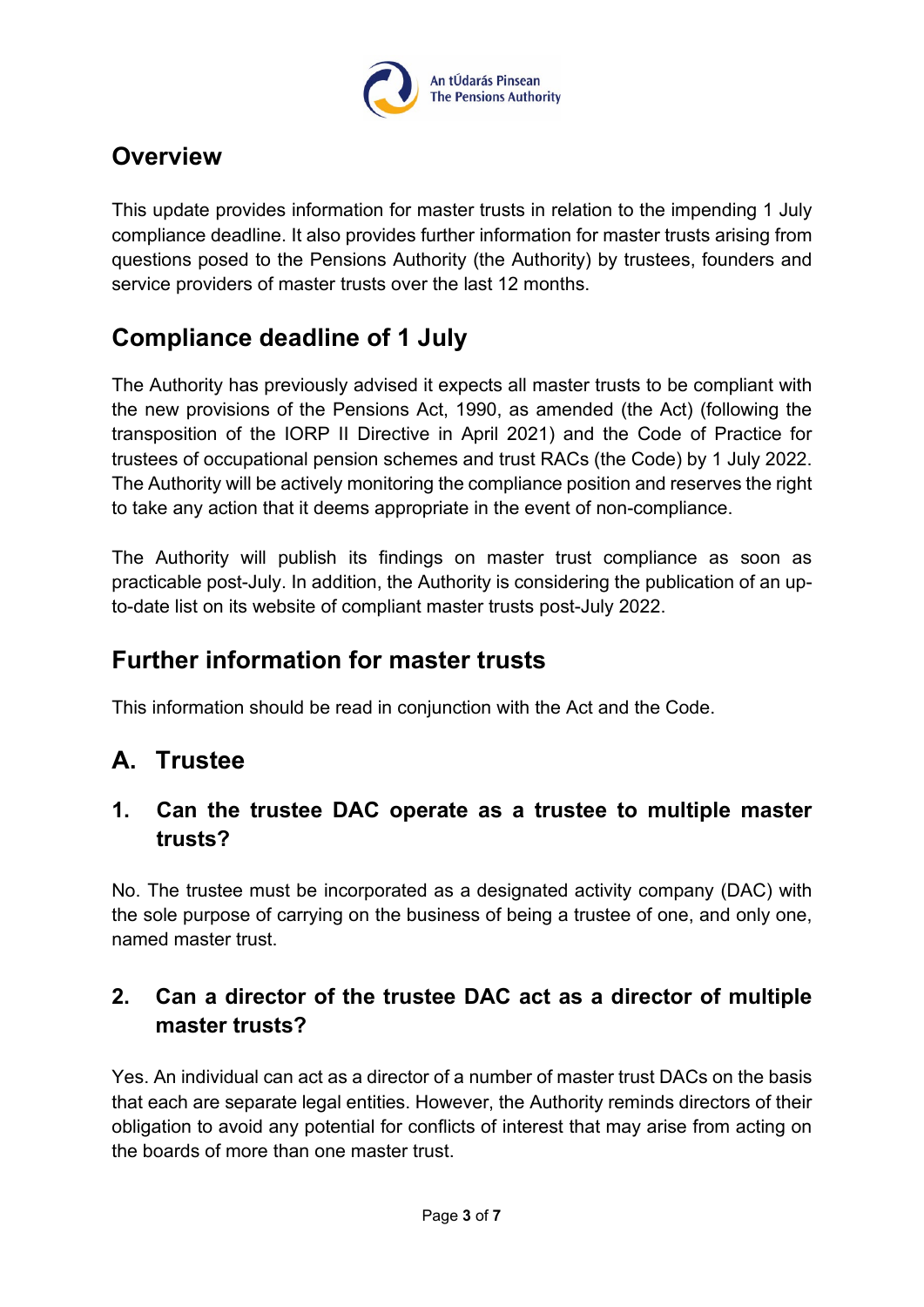

## <span id="page-3-0"></span>**3. What are the criteria to qualify as an independent director of a trustee DAC?**

The Code provides that an independent director or chair is someone who has no interest in the assets of the master trust other than as trustee, and who is not currently or recently connected or associated with the shareholder of the trustee company or the service providers to the master trust other than in their capacity as trustee. 'Recently' in the above context means a minimum period of three years. However, this period may be extended at the discretion of the Authority. Further, the Authority will, if it deems appropriate, continue to monitor the independence requirement on an ongoing basis.

## <span id="page-3-1"></span>**4. Can consultancy experience be taken into account for the purposes of meeting the minimum trustee experience requirement?**

No. The Code provides that all directors of the DAC must satisfy either the qualification or the experience requirement. There must be a minimum of one director with experience and one with a qualification. For the experience requirement, only trustee experience or trustee director experience is suitable: consultancy experience is not deemed suitable experience to meet this requirement. However, consultants may be appointed as directors of a trustee DAC if they meet the qualification requirement.

## <span id="page-3-2"></span>**5. Are there alternative qualifications that meet the qualification criteria aside from those published on the Authority website?**

No. Only the trustee qualifications listed on the Authority website meet the qualification criteria in the Code. The Authority continues to monitor trustee qualification offerings and will add to this list as appropriate.

# <span id="page-3-3"></span>**B. Capitalisation**

## <span id="page-3-4"></span>**6. Can the requirement for capitalisation be waived if the master trust has the backing of a financially secure founder?**

No. The purpose of having capital is to ensure that if the founder goes out of business or withdraws its support for the master trust, the master trust will have sufficient funds to continue to run its affairs and organise an orderly wind-up without having to deduct wind-up costs from members' assets.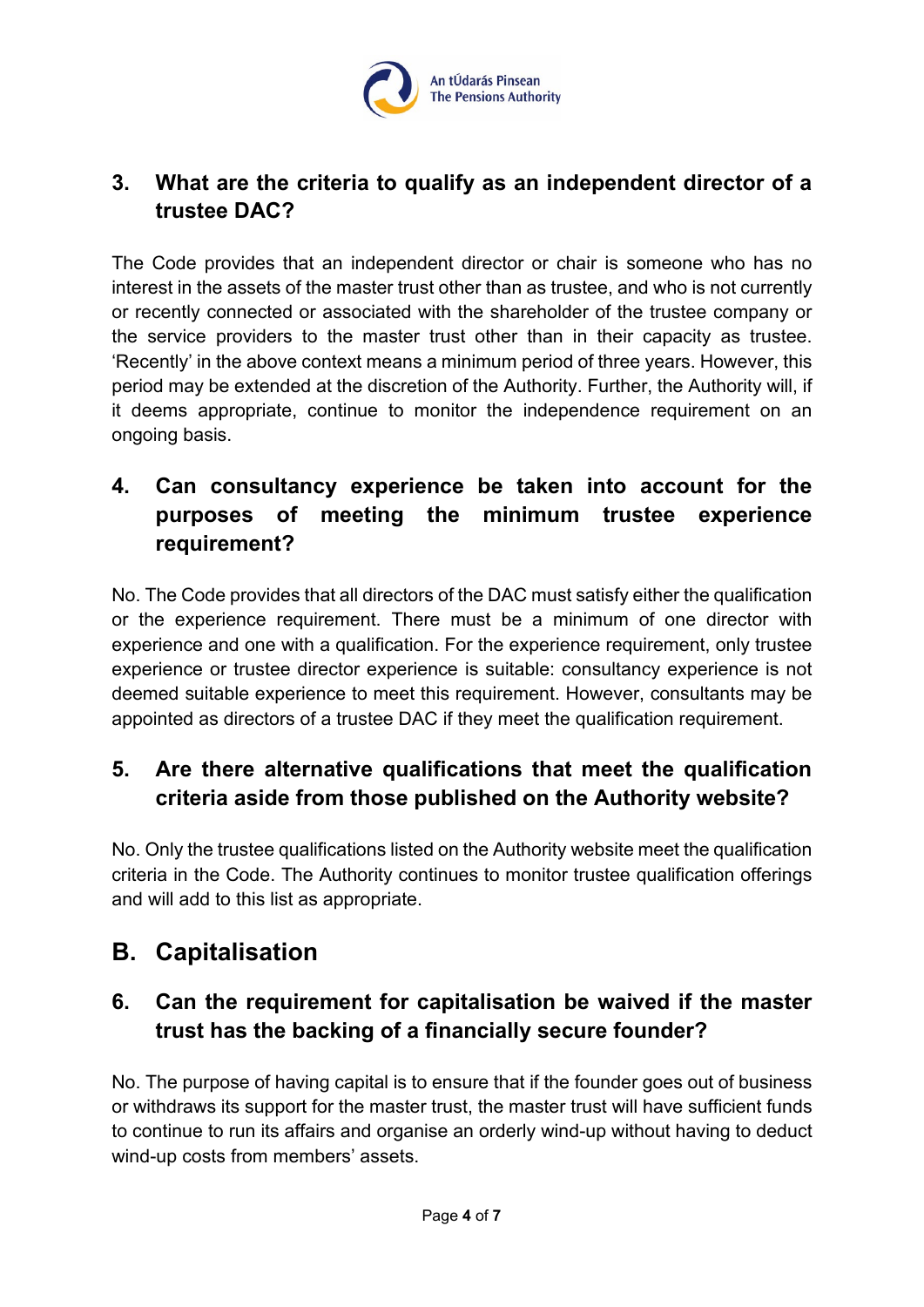

#### <span id="page-4-0"></span>**7. Can projected income be offset against the reserve requirement?**

No. The Authority does not envisage a scenario where projected income generated from assets under management or other sources may be offset against the reserve requirement as this income is not guaranteed.

## <span id="page-4-1"></span>**8. If the master trust founder is already required to hold capital by the Central Bank or another financial services regulator, is there still a need for the master trust to be capitalised?**

Yes. Capital held by the founder for the purposes of compliance with other legislation is not sufficient as there is no certainty that the funds would be specifically earmarked for the costs of winding up the master trust. Further, any such capital would be held by a separate legal entity that has no obligations to the master trust.

#### <span id="page-4-2"></span>**9. What forms of capitalisation are acceptable?**

The quantum of capital required is set out in the Code. The capital reserve can be made available by the founder either as a capital contribution to the trustee DAC or via an escrow account with a legally binding letter of credit from the founder to the trustee DAC. It is not the Authority's intention to set out all possible capital arrangements, but the Authority will consider alternatives on a case-by-case basis. In any case, it is essential that the trustee DAC has access to the capital reserve at all times.

# <span id="page-4-3"></span>**C. Continuity plan**

## <span id="page-4-4"></span>**10. What is the trustee's role in relation to the master trust continuity plan?**

The trustee must be centrally involved in the development and approval of the master trust continuity plan. The trustee must have a clear understanding of how their master trust will grow and how this growth can be accommodated in a way that ensures that member interests are protected.

The trustee should engage with the founder in relation to plans to transfer existing clients to the master trust and the timeline associated with this and must also be satisfied that there is operational capacity and sufficient capital to cover increased membership. The trustee must also be satisfied that the underlying assumptions and the overall robustness of the plan are reasonable.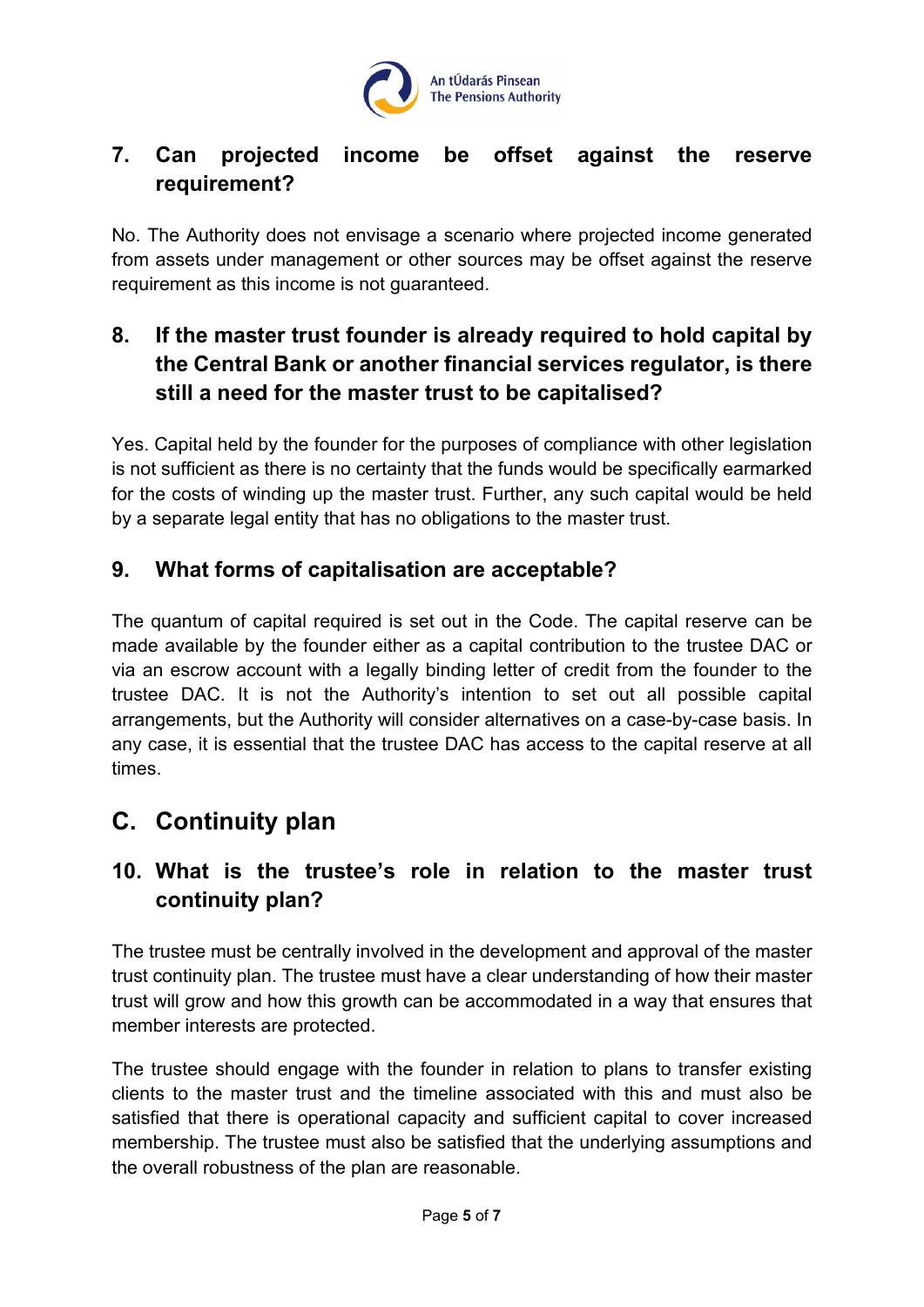

## <span id="page-5-0"></span>**11. Does the Authority intend to approve master trust continuity plans before 1 July 2022?**

No. The Authority will not endorse or approve individual draft business plans before 1 July and does not intend to engage in a process of routinely endorsing or approving business plans after that date. The review and approval of the business plan remains a matter for the trustee. If the Authority identifies any specific issues with the business plan over the course of engagement with the master trust, these issues will be raised with the trustee directly.

# <span id="page-5-1"></span>**D. Charges**

## <span id="page-5-2"></span>**12. Can the notice period in relation to an increase in charges be waived in certain circumstances if it is in the best interests of members?**

The Code provides that a six-month notice period must be provided in the event of an increase in charges. However, there may be some instances where it would not benefit members to delay strategic decisions if the impact of such a decision would only result in a marginal change to the annual management charge.

# <span id="page-5-3"></span>**E. Marketing of the scheme and new members**

## <span id="page-5-4"></span>**13. What role should the trustee have in approving the marketing material for the master trust?**

The trustee must be sure that information in any marketing material is consistent and not misleading for members with respect to the terms of the master trust. Trustees must also agree, in general terms, to the admission of new members and be satisfied with the terms on which any new members are admitted to the master trust (especially with regard to charges). The trustee must also be satisfied that what is being communicated to members/employers is accurate and that in particular, there is sufficient capacity to manage any large numbers of incoming members.

# <span id="page-5-5"></span>**F. Reporting to the Authority**

<span id="page-5-6"></span>**14. How should the trustee notify the Authority of events such as breaches to capital requirements, wind-up decisions and changes in control of the trustee DAC?**